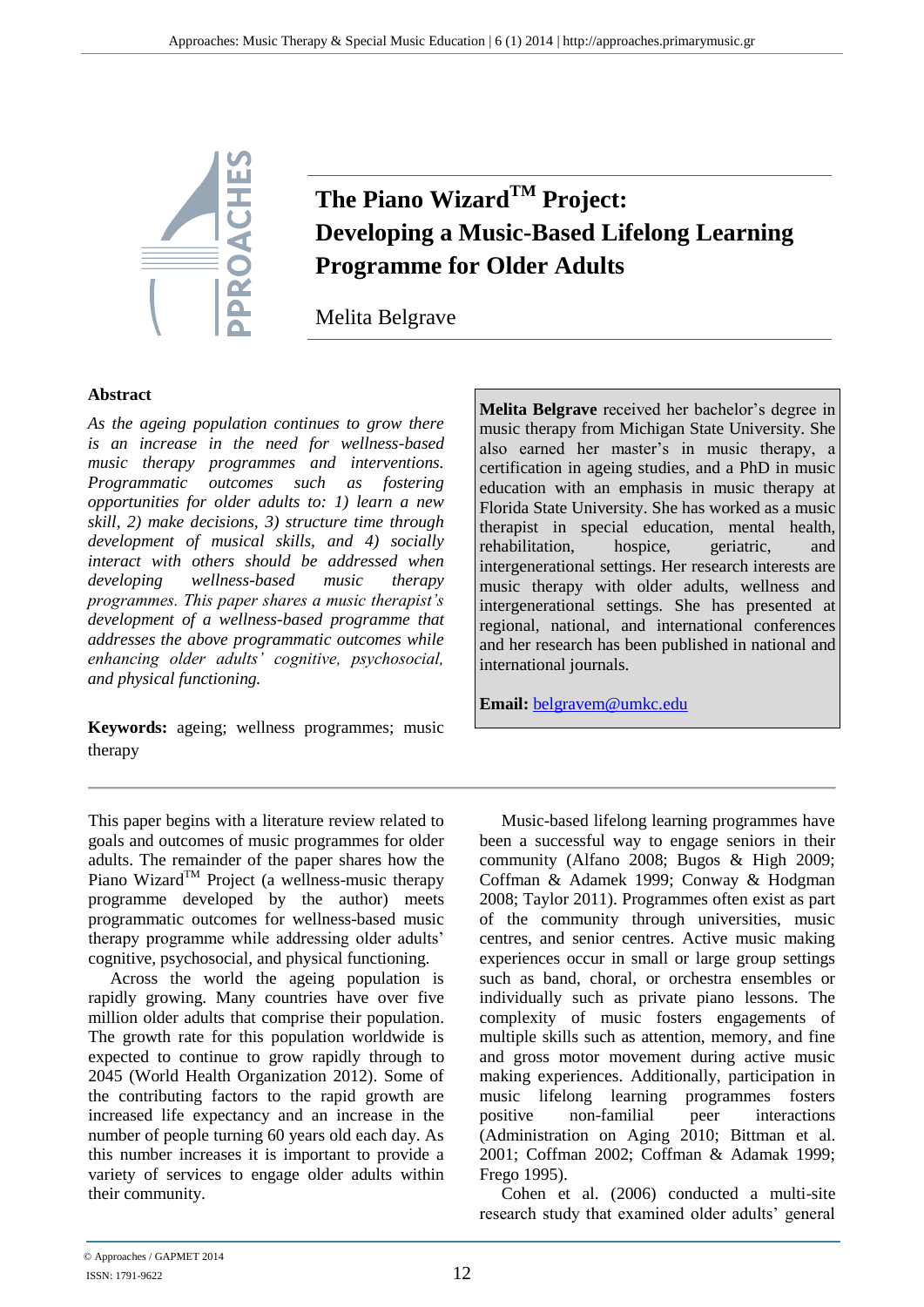health, mental health, and well-being after active participation in a variety of arts-based (music, visual, and literary arts) community programmes. Results revealed improvements in older adults' general health, mental health and well-being after active participation in the arts-based programmes for two years. Similarly Hallman et al. (2011) explored how active music making experiences contributed to older adults' quality of life. The researchers found that older adults engaged in active music making experiences had higher ratings of well-being than older adults that did not participate in active music making experiences. Older adults also reported benefits across their cognitive, psychosocial, and physical domains as a result of participation in the active music making experiences. Finally, Solé, Mercadal-Brotons, Gallego and Riera (2010) explored the effect of participation in three music programmes on older adults' quality of life. The three programmes were a choir, music appreciation course, and a series of preventive music therapy sessions. Results revealed that participation in all music experiences impacted older adults' quality of life. However, participation in the preventive music therapy sessions significantly impacted older adults' quality of life more than participation in choir and the music appreciation course.

As the population of older adults continues to grow it is important for music therapists to develop and offer wellness-based music therapy programmes and interventions to engage older adults in the community. Wellness-based music therapy programmes are successful because one programme can be designed to address many goals related to programmatic outcomes, such as fostering opportunities for older adults to: 1) learn a new skill, 2) make decisions, 3) structure time through development of musical skills, and 4) socially interact with others. A wellness-based music therapy programme can also address older adults' cognitive, psychosocial, and physical domains, as ageing is often associated with declines across these three domains (Clair & Memmott 2008; Belgrave, Darrow, Walworth & Wlodarczyk 2011).

# **Description of the Piano WizardTM Project**

The Piano Wizard<sup>TM</sup> Project is a ten-week programme that teaches older adults to read music and play the piano. In January 2011 the author created a research project with African American older adults at an urban senior community centre, to explore the use of music technology, Piano Wizard<sup>TM</sup> (2005, Allegro Multimedia) in a music therapy-based lifelong learning programme. The positive results of that study (see Belgrave 2012),

the request of the research participants to continue learning to read music and play the piano, and the request of other seniors at the community centre to participate in the programme caused the author to expand the project into a community-university partnership between the senior centre and the author's institution. The author has created a clinical practicum class in which student music therapists attend a weekly lecture related to theories and practices of working with older adults in a wellness-based music therapy setting. The student music therapists apply knowledge from readings and classroom lectures to the weekly sessions with the older adults at the community centre. The project has maintained consistent enrollment with 7-15 new and returning older adults every fall and spring semester.

# *Piano WizardTM technology*

Piano lessons are taught using the Piano Wizard<sup>TM</sup> methodology, a technology-based instructional method that utilises sensory learning. Don and Delayna Beattie, created Piano Wizard<sup>TM</sup> in conjunction with Allegro Multimedia. Piano  $Wizard^{TM}$  instruction is provided to older adult participants through a desktop computer and midi keyboard. The Piano Wizard<sup>TM</sup> program displays a moving image of sheet music on the computer screen. Notes appear on the screen and scroll across the screen from right to left on a staff. When the music note reaches a specific point on the left side of the screen, the participant plays the corresponding note on the keyboard. A background accompaniment track that provides additional harmony and instrumentation to the song is played at all times. Piano Wizard<sup>TM</sup> contains four levels. Level I and II of Piano Wizard<sup>TM</sup> use a variety of shapes guided towards a coloured keyboard at the top of the screen instead of music notes on a staff to simulate pre-music reading; and therefore is not used in the project. Level III and IV are utilised in the project as both levels use music notes. Level III uses coloured notes on the computer screen that correspond to coloured strips that are placed on the midi keyboard (Figure 1). Level IV contains the music notes without colour (Figure 2).

The Piano Wizard<sup>TM</sup> programme is comprised of the software and five method books (Book 1 – Book 5). Each method book contains ten songs, teaching notes, and sheet music that correspond to the music displayed on the computer. The software also has five additional series of digital method books (Book  $6 - Book$  10). At this time print method books do not exist for Book 6 – Book 10. The program also has two display modes,  $1)$ easy mode and 2) premier mode. Easy mode consists of the ten method books, whereas premier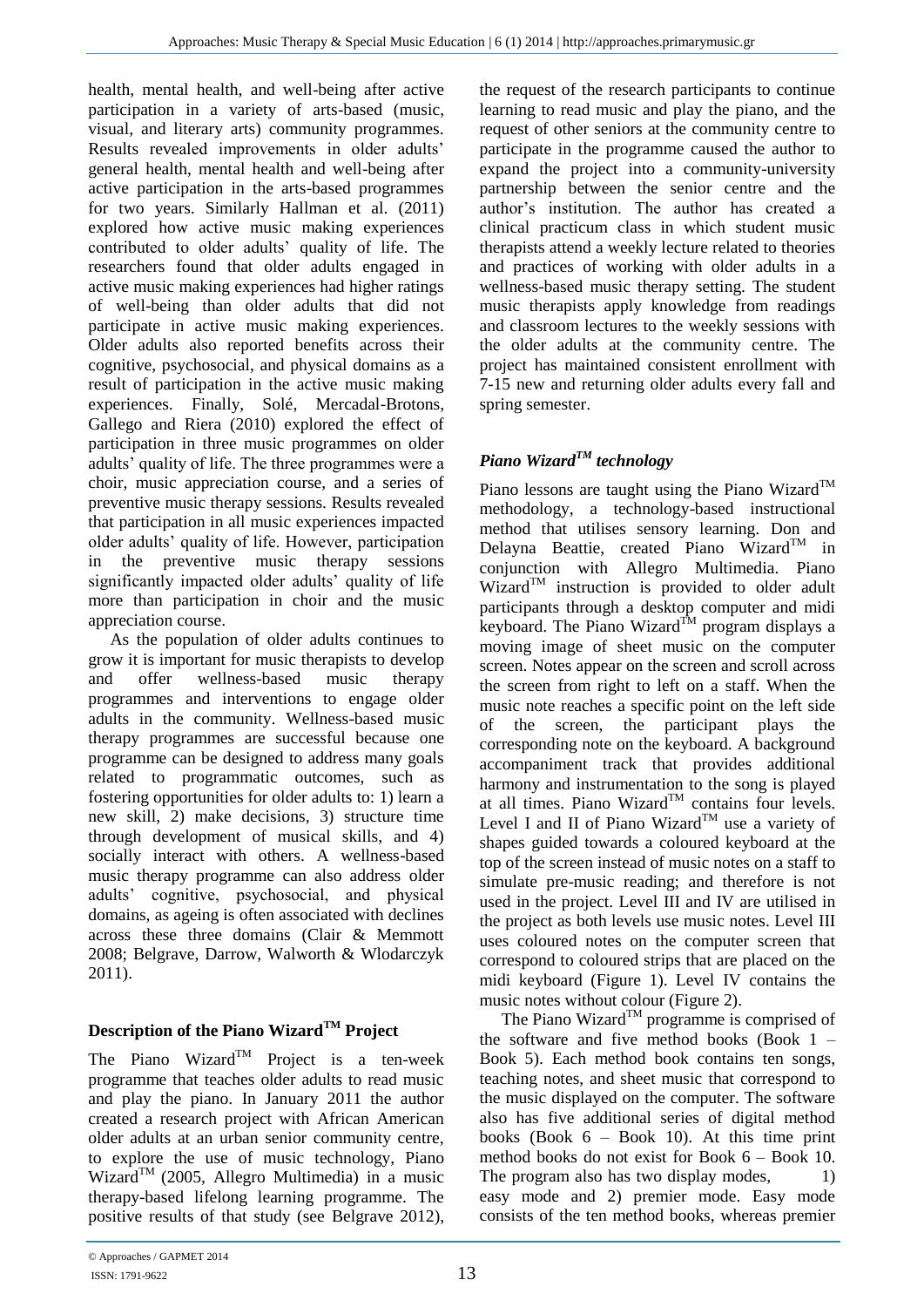mode contains the ten method books as well as other popular, classical, holiday, and folk music.



**Figure 1: Level III in the Piano WizardTM programme**



**Figure 2: Level IV in the Piano WizardTM programme**

Each method book contains ten songs that utilise the right hand and left hand to play a variety of familiar and unfamiliar songs. Throughout each method book, the songs progress in difficulty with an increase in measure numbers, the number of notes, note values, and rhythms. Book 1 contains songs played with the black keys. In Book 1 the note names are not introduced, just their location on the keyboard and the corresponding note on the staff both for the sheet music and computer. Book 2 contains songs played with the white keys and focuses on learning the note names. Students are also introduced to the concept of sharps and scales with C major and G major. Book 3 contains simplified versions of hymns and classical music such as *Fur Elise* in which the melody of the song is divided over both hands (collaboration of hands for the melodies). This book also continues with scales and introduces the concept of flats with F major. The developers of the programme believed that it was important to connect the music concepts learned with familiar songs to assist the student in connecting new material with familiar material. Book 4 contains music that utilises both hands playing in contrasting motion. The left hand also begins to play chords to accompany the right hand melody. The book continues to offer new scales and key signatures such as D major and A major.

Book 5 contains advanced time signatures (7/8), minor keys (a minor and d minor), and a continuation of alternating movements between hands, chords, and various rhythms with notes and rests.

# *Piano WizardTM sessions*

The sessions consist of an assessment session, followed by 9 weeks of lessons. The older adult participant is assessed for their current cognitive and physical functioning, psychosocial well-being, music preference, music ability, and personal goals related to playing the piano and reading music. Goals and objectives related to cognitive, psychosocial, and physical domains are created and shared with the older adult participant. Additionally, the older adults' personal goals related to playing the piano and reading music are shaped into goals that will be met within ten weeks based on their current music ability, cognitive functioning (visual-spatial skills, encoding and retrieval of newly learned material), and physical functioning (fine motor skills and bimanual coordination). After the 10 weekly sessions are completed, the older adults and student music therapists participate in a music-sharing concert at the senior centre with friends and family. As stated earlier the Piano Wizard<sup>TM</sup> Project is structured to meet four programmatic outcomes related to music therapy wellness programmes. The project is also structured to promote maintenance of older adults' cognitive functioning, physical functioning, and psychosocial well-being.

#### **Programmatic outcome 1: Opportunity to learn a new skill**

Two types of older adults join the Piano Wizard<sup>TM</sup> Project, beginners and returners. Beginners are older adults who have never played piano before, and returners are either returning to the piano after years of not playing or continuing from a previous semester of the Piano Wizard<sup>TM</sup> Project. Regardless of beginner or returner classification there is always the opportunity to learn something new pertaining to music reading and playing the piano, since music learning is progressive and continual.

#### **Music therapy goal: Maintain and develop cognitive skills**

Cognitive skills such as divided and sustained attention, encoding and retrieval of new information, and visual-spatial skills are all involved in the task of learning to play the piano and read music. Older adult participants use sustained attention skills when they play through an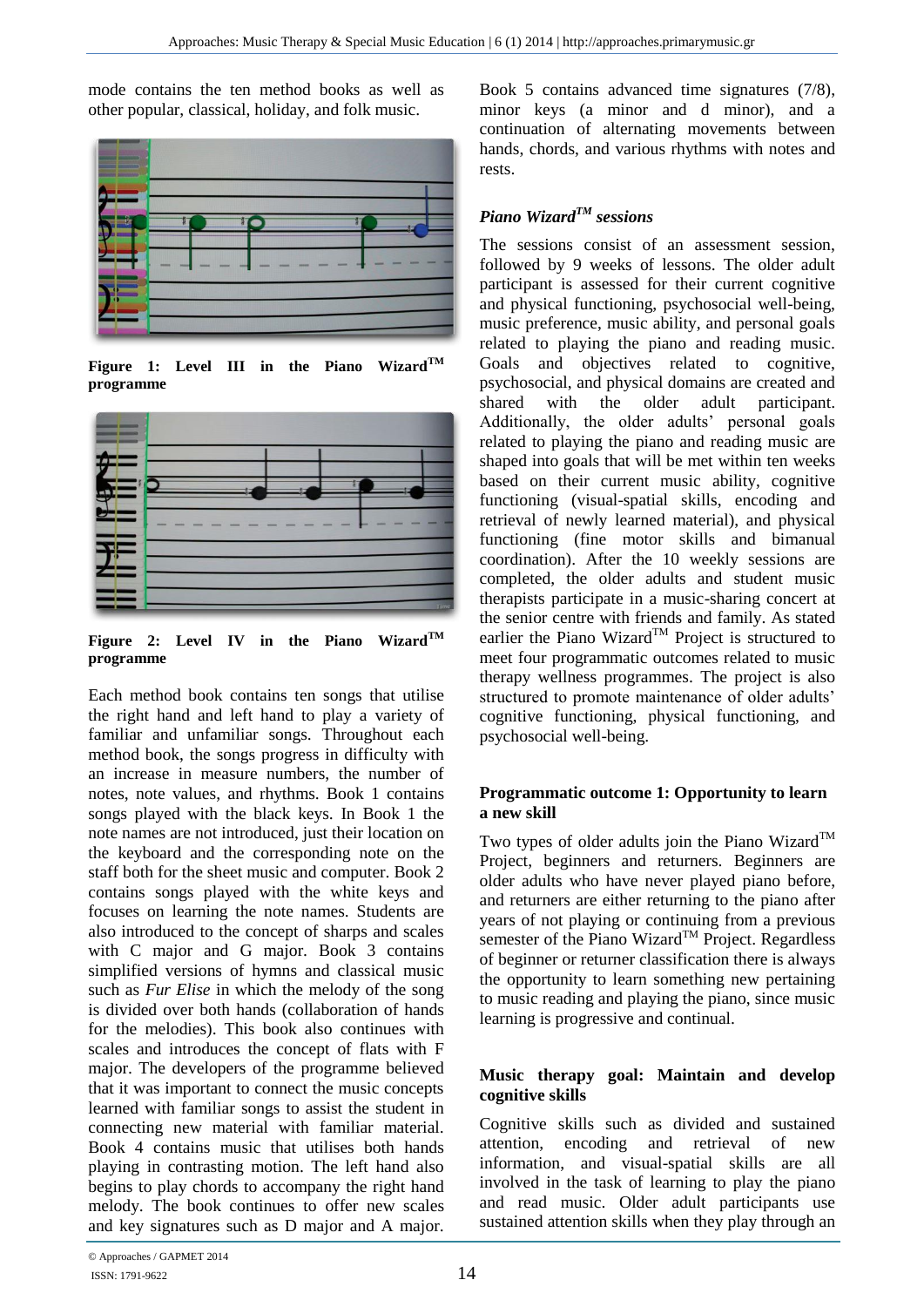entire piece on the piano, and divided attention skills when they read both clefs on sheet music and play both hands together. The piano sessions are progressive across the ten weeks, requiring older adult learners to encode and retrieve new information related to music concepts such as note values, time signatures, key signatures, hand positions, and note names related to the treble and bass clefs. Older adults utilise their visual-spatial skills to read sheet music and play the corresponding notes on the piano.

The Piano Wizard<sup>TM</sup> technology supports cognitive skills such as attention and the memory process of encoding and retrieving new information. The continual scroll of the music notes from right to left across the computer screen and background accompaniment track assists with engagement and focus of attention for older adult participants. It is common for new participants to stop and start whenever they make a mistake or are unsure of what to do next. However, as the older adults become familiar with the Piano Wizard<sup>TM</sup> programme and continue playing without stopping for errors, they demonstrate sustained attention and continual playing for the entire song.

The premier mode of Piano Wizard<sup>TM</sup> contains a challenge setting entitled 'loop', which allows the music therapist to select a portion of the song (hands separate or together) to repeat. This assists the older adult participants with encoding of a new phrase that may provide difficulty; perhaps it is a measure with difficult rhythms or finger patterns. The loop allows for repetitive practice with the accompaniment track. There is also a challenge setting entitled 'visibility', which engages cognitive skills such as retrieval of information and memorisation. Circular shapes randomly cover the music notes that scroll across the screen from right to left (Figure 3).



**Figure 3: Challenge: Visibility in Piano WizardTM programme**

#### **Programmatic outcome 2: Opportunity to make decisions**

The Piano Wizard<sup>TM</sup> software has options for music display and tempo adjustment; these options allow the older adults to make decisions in regards to their learning. The Piano Wizard<sup>TM</sup> software has several options for displaying music notes on the screen. Participants select whether they prefer to use Level 3, which uses coloured notes that correspond to a colour sticker on the midi keyboard or Level 4, which uses black notes similar to printed sheet music. Participants also select whether they want additional display assistance with the note name or finger number associated with the notes. When either of these options is selected, the note name or finger number is displayed in the middle of the note. The sheet music for each song has a tempo marking that corresponds with the background. However, the tempo is adjustable before and during each song to match the participant's ability and comfort level.

The structure of the Piano Wizard<sup>TM</sup> Project allows the older adults to make decisions as it relates to setting their musical goals. Some older adults want to learn a specific song or genre, while other participants want to focus on learning scales, chords, music theory, or improving finger dexterity. The use of participant preferred music in music therapy settings is important when working with individuals, and is necessary in this setting. Participants' level of familiarity affects their enjoyment with each song. Older adult participants respond well to songs they knew, whereas for many participants it is harder to maintain motivation to play songs that they do not know. For example, participants that use Book 3 recognise all the songs they work on, because Book 3 is comprised completely of hymns and classical music. Therefore they are able to put new musical concepts into practice rather quickly. However, advanced players that use Book 5 do not recognise many of the songs in Book 5 and find it more difficult to put new musical concepts into practice due to unfamiliarity.

The Piano Wizard<sup>TM</sup> software allows for the addition of music since any midi file can be inserted into the programme. This allows the therapist to add music related to the older adults' musical goals and preference. As a homework assignment for the clinical class, the student music therapists are required to adapt the older adults' preferred song to their current playing level. Students utilise Sibelius or Finale music notation software to create a midi file to upload into the premier mode of Piano Wizard<sup>TM</sup> and sheet music for the older adults to rehearse with at home.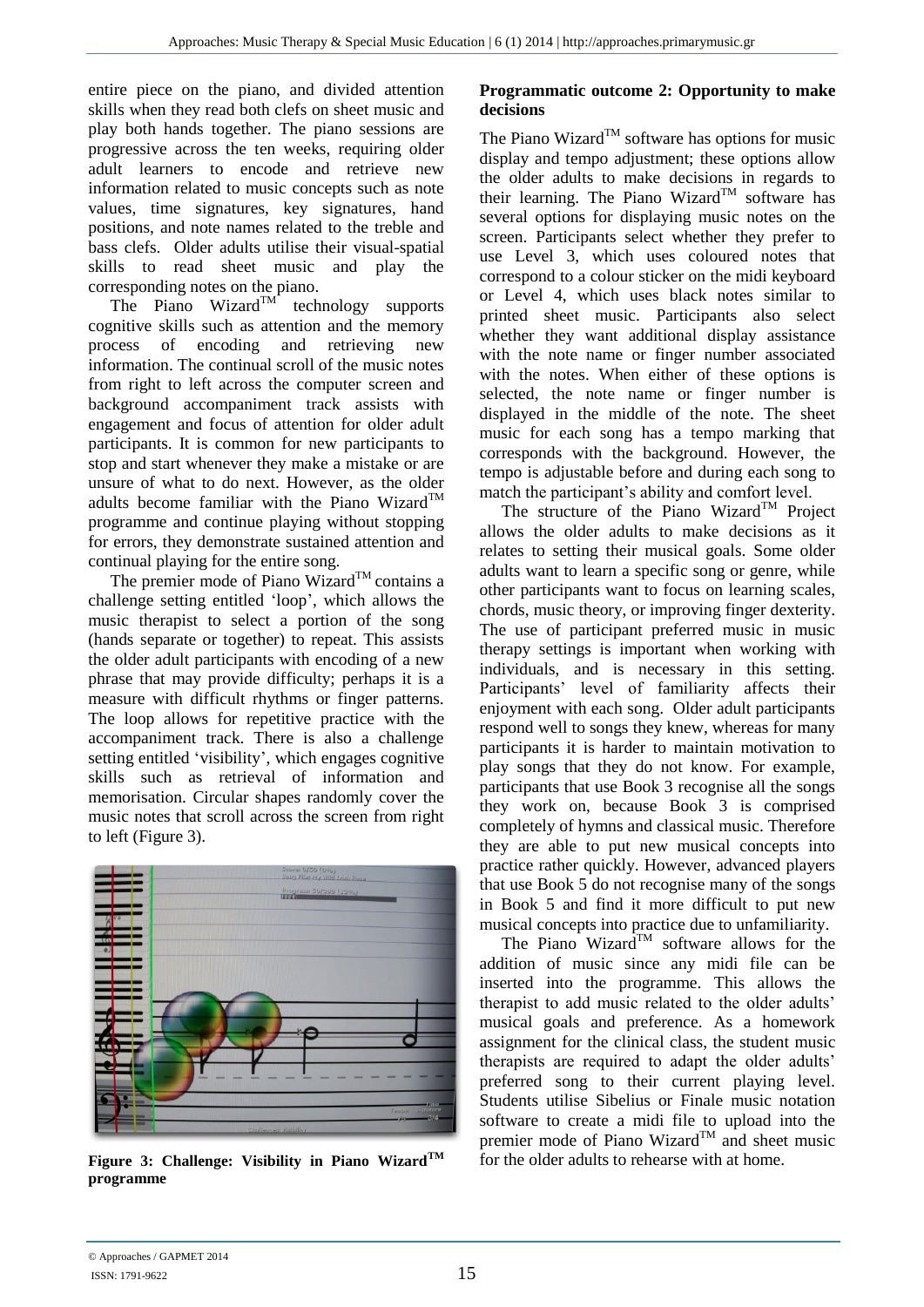#### **Programmatic outcome 3: Structure time through development of musical skills**

Older adults have shared that participating in the Piano Wizard<sup>TM</sup> Project helps them structure their time due to practice required outside of the weekly sessions. During the ten-week sessions, older adults are sent home with practice logs to record their practice habits that include the specific concepts and songs, as well as the amount of time spent practising at home. Sending older adults home with the practice logs assists in structuring and fostering their practice opportunities. It also provides opportunities for communication about their athome practice and provides the music therapist and student music therapists with a realistic picture of time spent practising outside of the sessions, which then relates to the participants' progress through the programme. Upon completion of the ten-week sessions the older adults are sent home with a practice packet that contains materials to continue the music learning during breaks between the semesters. Older adults who return to the Piano Wizard $^{TM}$  Project are often excited to share their continued engagement with piano playing through maintained skills or progress with new material. Engagement is sometimes represented by purchases of materials such as new piano music or a keyboard for their at-home practice.

#### **Programmatic outcome 4: Socially interact with others**

The Piano Wizard<sup>TM</sup> Project concludes with a concert and share time at the senior centre. During this time the student music therapists introduce their older adult participants. The introductions are sometimes a verbal summary of the work completed in the ten-week sessions, and others are musical. One student music therapist rewrote the lyrics to the song *Jamaican Farewell* to include information about the older adult participant gathered during the assessment session. The older adult participants also play the adapted song that was created by the student music therapist. The student music therapist accompanies the older adult on the keyboard or another accompaniment instrument. One student and older adult participant played a duet in which the student music therapist provided an accompaniment on the ukulele. Another student music therapist and an advanced older adult participant rewrote the lyrics to a song and sang in harmony while the older adult played the music selection on the piano. The concert and share time allows older adult participants to interact with their peers and provides an additional focus point and a goal to work towards throughout the semester.

As the Piano Wizard<sup>TM</sup> Project has grown sessions have included dyads where two older adults are learning together in one session. Older adults are placed in dyads according to their experience level; two beginners are placed together or two intermediate players are placed together. This brings another type of social interaction during the sessions as opposed to only at the end of the ten weeks. Participants often encourage their peer in the session. Additionally, they learn the music concepts and demonstrate skills by playing together throughout the sessions.

## **Music therapy goal: Psychosocial well-being**

Participating in the Piano Wizard<sup>TM</sup> Project requires older adults to attend weekly music therapy sessions and practice at home during the week. Both of these weekly activities provide the participants with new leisure skills and meaningful activities, which contribute to the older adults' psychosocial well-being. Learning something new and tracking one's progress can contribute to enhanced well-being for older adults leading to increased or improved feelings of usefulness, accomplishment, satisfaction, and success. At the concert and share time older adults are able to demonstrate their progress and feelings of accomplishment and success. One older adult participant shared her excitement about playing the piano for her family and friends out-of-state over the phone. Another participant shared that he could play songs with other musical family members.

The Piano Wizard<sup>TM</sup> software also allows participants to monitor their progress due to the accuracy feedback provided throughout the song. Participants receive continuous visual and auditory feedback while playing songs through Piano Wizard<sup>TM</sup>. Visual feedback is provided through the display of an eagle's wings spreading when the correct note is played in the song. When the correct key on the keyboard is played the music note sounds, thus providing auditory feedback to the older adult. Due to the visual and auditory feedback immediately given within the programme, many participants are able to identify when they make a mistake. Additionally, participants receive an accuracy score at the end of each repetition of a song ranging from 0%-100%. This score allows the older adults to compare their performance across repetitions. Older adults are often eager to repeat the condition (hands separate or hands together) to reach an accuracy score of 100%. An increase in the older adults' accuracy scores contributes to their feelings of success, which they often demonstrate verbally and nonverbally.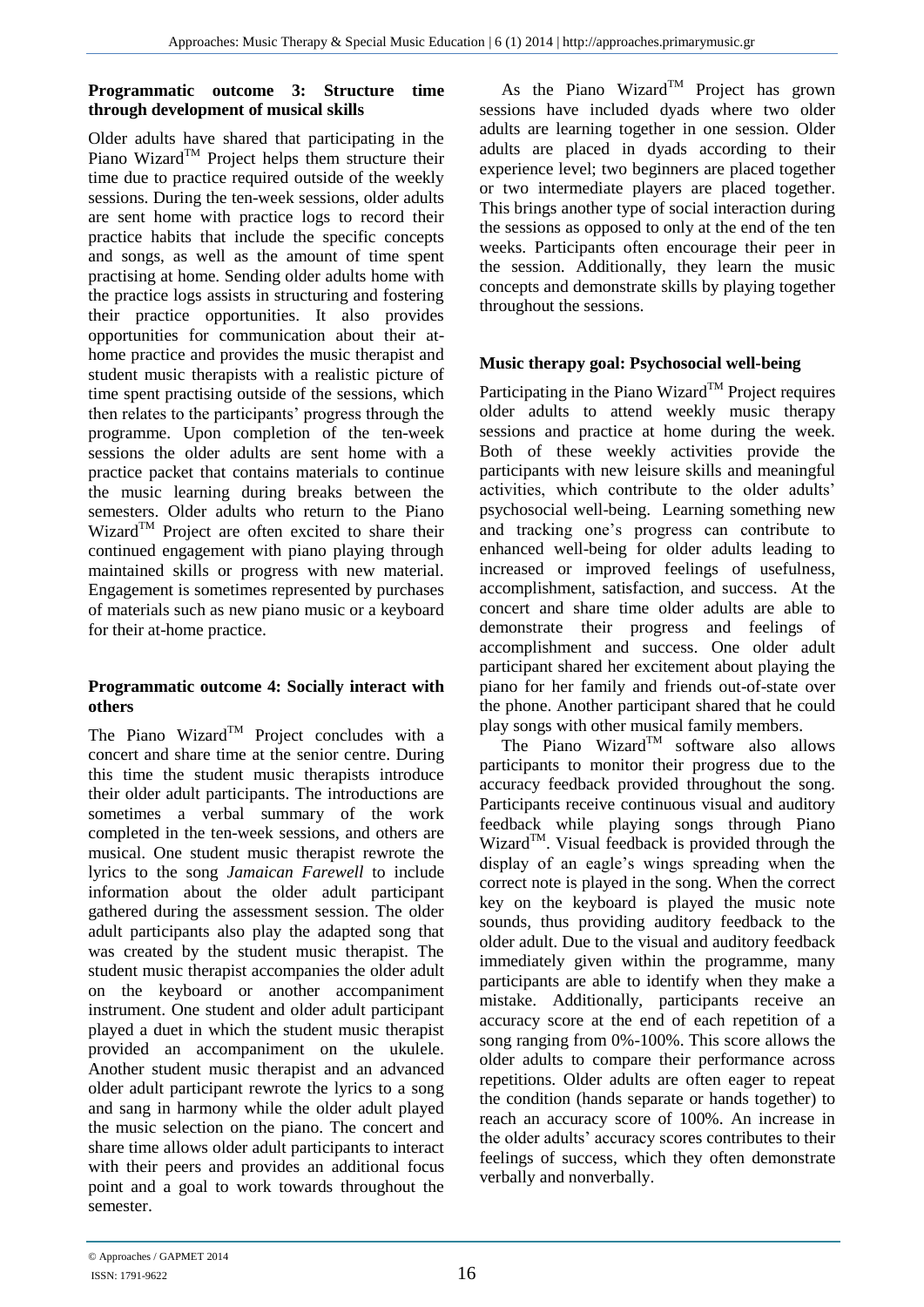## **Music therapy goal: Physical functioning**

The process of playing the piano utilises fine motor skills such as finger dexterity and muscle strength to depress individual keys on the piano and bimanual movement such as playing the piano with both hands. As participants progress through the project more attention is given to increasing finger strength and dexterity. The Piano Wizard<sup>TM</sup> software includes etudes for each method book that can be used for finger dexterity exercises. For example an etude for method Book 1 includes only the black notes, as that is what is presented in Book 1, while an etude for Book 2 will include the white notes, as that is what is presented in Book 2. Songs are also played in the challenge mode entitled 'legato' located in the premier mode section of Piano Wizard<sup>TM</sup>, which assists participants with their finger strength. Legato play uses a shape to represent the note value, which encourages an individual to hold a note for the entire note value. This is represented on screen through a shape that moves across the screen similarly to the notes (see Figure 4).



**Figure 4: Challenge: Legato in Piano WizardTM programme**

## **Conclusions and suggestions for future research**

The Piano Wizard<sup>TM</sup> Project has been a successful music-based lifelong learning programme as evidenced by the growth of the programme from 2011-2013. The structure of the Piano Wizard<sup>TM</sup> technology and the focus on music therapy goals related to cognitive, psychosocial, and physical functioning, have contributed to older adults' success and progress in learning to read music and play the piano. One of the unique aspects about Piano Wizard<sup>TM</sup> is the developmental nature across the ten method books within the series. For example in Book 1 the students learn note rhythms, corresponding finger placement and keyboard keys for the black notes and sheet music, but do not focus on the note names. This structure allows for older adults to have immediate success with reading music notation while playing the piano. The series also starts with the black keys which allow the music therapist and student music therapist to adapt hymns and spirituals, a preferred genre for many of the participants in the project, built upon a pentatonic scale for the beginning older adult participants' level. Additionally, the Piano Wizard<sup>TM</sup> technology is adaptable in the session and can be used in a variety of ways to enhance older adults learning experience and music therapy goals. Creating cognitive, psychosocial, and physical goals functioning and informing the older adult participants of the goals and their progress towards the goals throughout the project empowers the older adult learner and makes them an active participant in the music therapy programme. The steady growth of the project demonstrates the quest that older adults have for lifelong learning programmes in music.

To date only two studies have been conducted with Piano Wizard<sup>TM</sup> and older adults (Belgrave 2012; Mitak 2012). Both studies found that Piano<br>Wizard<sup>TM</sup> was an appropriate teaching was an appropriate teaching methodology for older adults based on the rate of music learning and the older adults' perceived benefits from using the technology. Future studies could explore how using Piano Wizard<sup>TM</sup> affects older adults' cognitive skills. It is common practice to explore the older adult participants' experiences before, during, and after a wellness-based music therapy programme. However, it would be interesting to explore the experiences through the lens of staff and family members to determine how others view older adults' experiences in wellness programmes.

Another interesting area of research to explore is older adults' original motivation factors for joining the programme and the contributing factors for continued motivation. Findings could be compared and contrasted for similarities and differences, and used to influence future practice and organisation of wellness-based music therapy programmes. This information could also be used to recruit older adult participants for music therapy programmes. Another area of exploration pertains to the student music therapists.

This project contains a student component by training students to work in wellness-based music therapy programmes. Therefore, it would be interesting to explore students' perceptions of their experiences and their willingness to work in and create wellness-based music therapy programmes. Continual research and creativity in wellness-based music therapy programmes and interventions will be needed as the ageing population continues to grow.